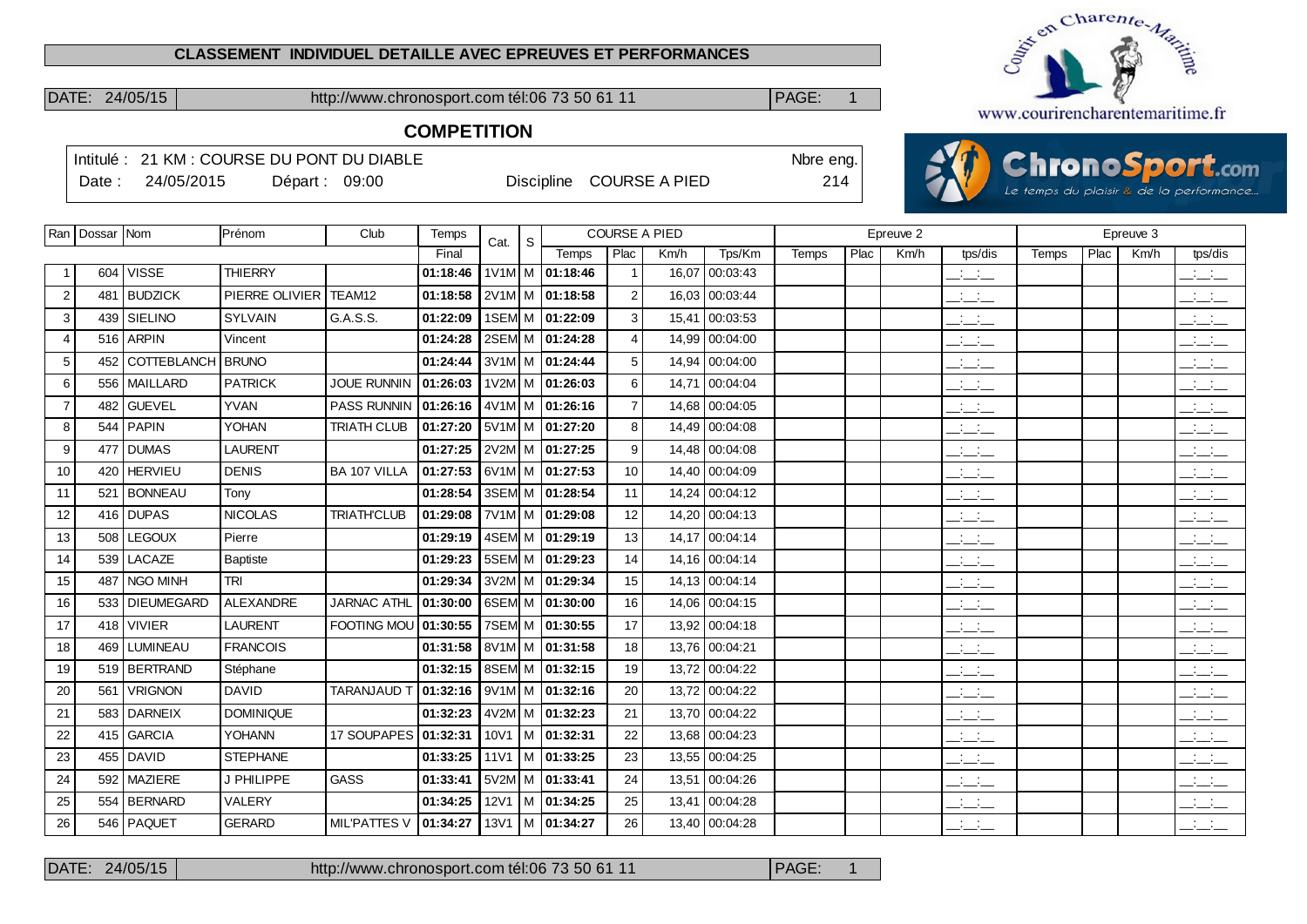## **COMPETITION**

Intitulé : 21 KM : COURSE DU PONT DU DIABLE Note that the state of the SN of the eng.

Date : 24/05/2015 Départ : 09:00 Discipline COURSE A PIED 214

|    | Ran   Dossar   Nom |                 | Prénom             | Club                   | Temps    | Cat. | S. |                                |      | <b>COURSE A PIED</b> |                |              |      | Epreuve 2 |                                   |       |      | Epreuve 3 |                                                   |
|----|--------------------|-----------------|--------------------|------------------------|----------|------|----|--------------------------------|------|----------------------|----------------|--------------|------|-----------|-----------------------------------|-------|------|-----------|---------------------------------------------------|
|    |                    |                 |                    |                        | Final    |      |    | Temps                          | Plac | Km/h                 | Tps/Km         | <b>Temps</b> | Plac | Km/h      | tps/dis                           | Temps | Plac | Km/h      | tps/dis                                           |
| 27 | 440                | <b>HIPPEAU</b>  | <b>ROMAIN</b>      | TEAM 16                | 01:35:16 |      |    | 9SEM M 01:35:16                | 27   |                      | 13,29 00:04:30 |              |      |           | $\mathbb{Z}$ and $\mathbb{Z}$     |       |      |           | للأسائل                                           |
| 28 | 484                | <b>HERAULT</b>  | <b>VINCENT</b>     |                        | 01:35:45 |      |    | 10SE   M   01:35:45            | 28   |                      | 13,22 00:04:32 |              |      |           | $\frac{1}{2}$ and $\frac{1}{2}$   |       |      |           | $\frac{1}{2}$ $\frac{1}{2}$ $\frac{1}{2}$         |
| 29 | 599                | <b>DURAND</b>   | <b>LIONEL</b>      |                        | 01:35:45 |      |    | $14V1$ M $\overline{01:35:45}$ | 29   |                      | 13,22 00:04:32 |              |      |           | $\frac{1}{2}$ and $\frac{1}{2}$   |       |      |           | $\frac{1}{2}$ and $\frac{1}{2}$                   |
| 30 | 608                | <b>RIBEREAU</b> | <b>BENOIT</b>      |                        | 01:36:18 |      |    | $15V1$   M   01:36:18          | 30   |                      | 13,15 00:04:33 |              |      |           | $ -$                              |       |      |           | $  -$                                             |
| 31 | 502                | <b>LEMOINE</b>  | <b>PATRICE</b>     |                        | 01:36:26 |      |    | 6V2M M 01:36:26                | 31   |                      | 13,13 00:04:34 |              |      |           | $ -$                              |       |      |           | $-1$                                              |
| 32 |                    | 568 PLAINEAU    | <b>YONNEL</b>      |                        | 01:36:33 |      |    | 7V2M M 01:36:33                | 32   |                      | 13,11 00:04:34 |              |      |           | $\mathcal{L} = \mathcal{L}$       |       |      |           | <b>Contractor</b><br>$  -$                        |
| 33 |                    | 438   BEGHIN    | <b>RONAN</b>       |                        | 01:36:50 |      |    | 11SE   M   01:36:50            | 33   |                      | 13,07 00:04:35 |              |      |           | $\mathbb{Z}$ and $\mathbb{Z}$     |       |      |           | $\overline{\phantom{a}}$                          |
| 34 | 538                | DANIEZ          | Benoit             | <b>TCR</b>             | 01:36:55 |      |    | 12SE   M   01:36:55            | 34   |                      | 13,06 00:04:35 |              |      |           | $ -$                              |       |      |           | $\overline{\phantom{a}}$                          |
| 35 |                    | 572 BOIRON      | JEAN-FRANCOIS      |                        | 01:37:11 |      |    | 16V1   M $ 01:37:11$           | 35   |                      | 13,03 00:04:36 |              |      |           | <b>Contract Contract</b><br>$  -$ |       |      |           | $\frac{1}{2}$ and $\frac{1}{2}$                   |
| 36 | 594                | <b>GARCIA</b>   | <b>STEPHANE</b>    | <b>TRIATH CLUB</b>     | 01:37:31 |      |    | 8V2M M 01:37:31                | 36   |                      | 12,98 00:04:37 |              |      |           | للأسائل                           |       |      |           | $\mathbb{R}$ and $\mathbb{R}$                     |
| 37 |                    | 485   BOURGEOIS | <b>BERTRAND</b>    |                        | 01:37:31 |      |    | $17V1$   M   01:37:31          | 37   |                      | 12,98 00:04:37 |              |      |           | <b>Contract</b><br>$  -$          |       |      |           | $\frac{1}{2}$                                     |
| 38 |                    | 545 DUTROP      | <b>FREDERIC</b>    |                        | 01:37:32 | 18V1 |    | M 01:37:32                     | 38   |                      | 12,98 00:04:37 |              |      |           | $  -$                             |       |      |           | للأسائل                                           |
| 39 |                    | 448 SAVIGNAT    | <b>FREDERIC</b>    | FOOTING MOU 01:37:50   |          |      |    | 19V1   M $ 01:37:50$           | 39   |                      | 12,94 00:04:38 |              |      |           | <b>Contract</b><br>$  -$          |       |      |           | $  -$                                             |
| 40 |                    | 441 GOUBAULT    | <b>PIERRE</b>      |                        | 01:38:12 |      |    | 13SE   M   01:38:12            | 40   |                      | 12.89 00:04:39 |              |      |           | <b>Contract Contract</b><br>$  -$ |       |      |           | <b>Contract Contract</b><br>$  -$                 |
| 41 |                    | 582 MARTIN      | <b>STEPHANE</b>    |                        | 01:38:13 |      |    | $9V2M$ M $ 01:38:13$           | 41   |                      | 12,89 00:04:39 |              |      |           | <b>Contract Contract</b><br>$  -$ |       |      |           | للتناشي                                           |
| 42 | 514                | <b>DURAND</b>   | Wilfried           |                        | 01:38:14 | 20V1 |    | M 01:38:14                     | 42   |                      | 12,89 00:04:39 |              |      |           | $  -$                             |       |      |           | سأستأنث                                           |
| 43 |                    | 402 MOREAU      | <b>MARILYN</b>     | <b>NORD VENDE</b>      | 01:38:21 |      |    | $1V1F$   $F$   01:38:21        | 43   |                      | 12,87 00:04:39 |              |      |           | للمناصب                           |       |      |           | $\frac{1}{2}$                                     |
| 44 | 474                | <b>OLIVAUX</b>  | <b>REGIS</b>       |                        | 01:38:32 |      |    | $10\sqrt{2}$   M   01:38:32    | 44   |                      | 12,85 00:04:40 |              |      |           | $\overline{\phantom{a}}$          |       |      |           | للمناصب                                           |
| 45 |                    | 425 DUMON       | <b>JEAN PIERRE</b> | 17 SOUPAPES 01:38:39   |          |      |    | $1 \vee 3M$ M $\big  01:38:39$ | 45   |                      | 12.83 00:04:40 |              |      |           | للمناصب                           |       |      |           | $\frac{1}{2}$ and $\frac{1}{2}$                   |
| 46 | 503                | BRUNETEAU       | <b>LOIC</b>        | <b>HAUTE SAINT</b>     | 01:38:39 | 1ES  |    | M 01:38:39                     | 46   |                      | 12,83 00:04:40 |              |      |           | $\overline{\phantom{a}}$          |       |      |           | $\overline{\phantom{a}}$ $\overline{\phantom{a}}$ |
| 47 | 552                | <b>PETIT</b>    | <b>MICHEL</b>      | VELO-CLUB-S   01:39:05 |          |      |    | 2V3M M 01:39:05                | 47   |                      | 12,78 00:04:41 |              |      |           | $\mathcal{L} = \mathcal{L}$       |       |      |           |                                                   |
| 48 | 531                | <b>GESBERT</b>  | Sebastien          |                        | 01:39:43 |      |    | 14SE   M   01:39:43            | 48   |                      | 12,70 00:04:43 |              |      |           | $ -$                              |       |      |           | $\frac{1}{2}$ and $\frac{1}{2}$                   |
| 49 |                    | 453 GRAIZEAU    | <b>JEAN PIERRE</b> | JOGGING CLU   01:39:50 |          |      |    | $11V2$   M   01:39:50          | 49   |                      | 12,68 00:04:43 |              |      |           | $ -$                              |       |      |           | $\overline{\phantom{a}}$                          |
| 50 | 483                | <b>MARCHAU</b>  | <b>LAURENT</b>     | RACING CLUB   01:39:50 |          |      |    | $12V2$ M $ 01:39:50$           | 50   |                      | 12,68 00:04:43 |              |      |           | $\overline{\phantom{a}}$          |       |      |           | بالبياني                                          |
| 51 | 557                | <b>MAILLARD</b> | <b>GUYLAINE</b>    | JOUE RUNNIN   01:39:55 |          |      |    | 1V2F F 01:39:55                | 51   |                      | 12,67 00:04:44 |              |      |           | <b>Contract</b><br>$  -$          |       |      |           | <b>Contract</b>                                   |
| 52 | 522                | <b>CHARDIN</b>  | <b>ERIC</b>        | KÉKÉS DU BO 01:39:55   |          |      |    | $13V2$   M   01:39:55          | 52   |                      | 12,67 00:04:44 |              |      |           | $\overline{\phantom{a}}$          |       |      |           | $\frac{1}{2}$ $\frac{1}{2}$ $\frac{1}{2}$         |
| 53 |                    | 486   FAURE     | <b>THIERRY</b>     |                        | 01:39:58 |      |    | 21V1   M   01:39:58            | 53   |                      | 12,66 00:04:44 |              |      |           | $\frac{1}{2}$ and $\frac{1}{2}$   |       |      |           | $\overline{\phantom{a}}$ $\overline{\phantom{a}}$ |
| 54 |                    | 532 LE BACCON   | Damien             |                        | 01:40:13 |      |    | 15SE M 01:40:13                | 54   |                      | 12,63 00:04:45 |              |      |           | $\overline{\phantom{a}}$          |       |      |           | $\frac{1}{2}$ and $\frac{1}{2}$                   |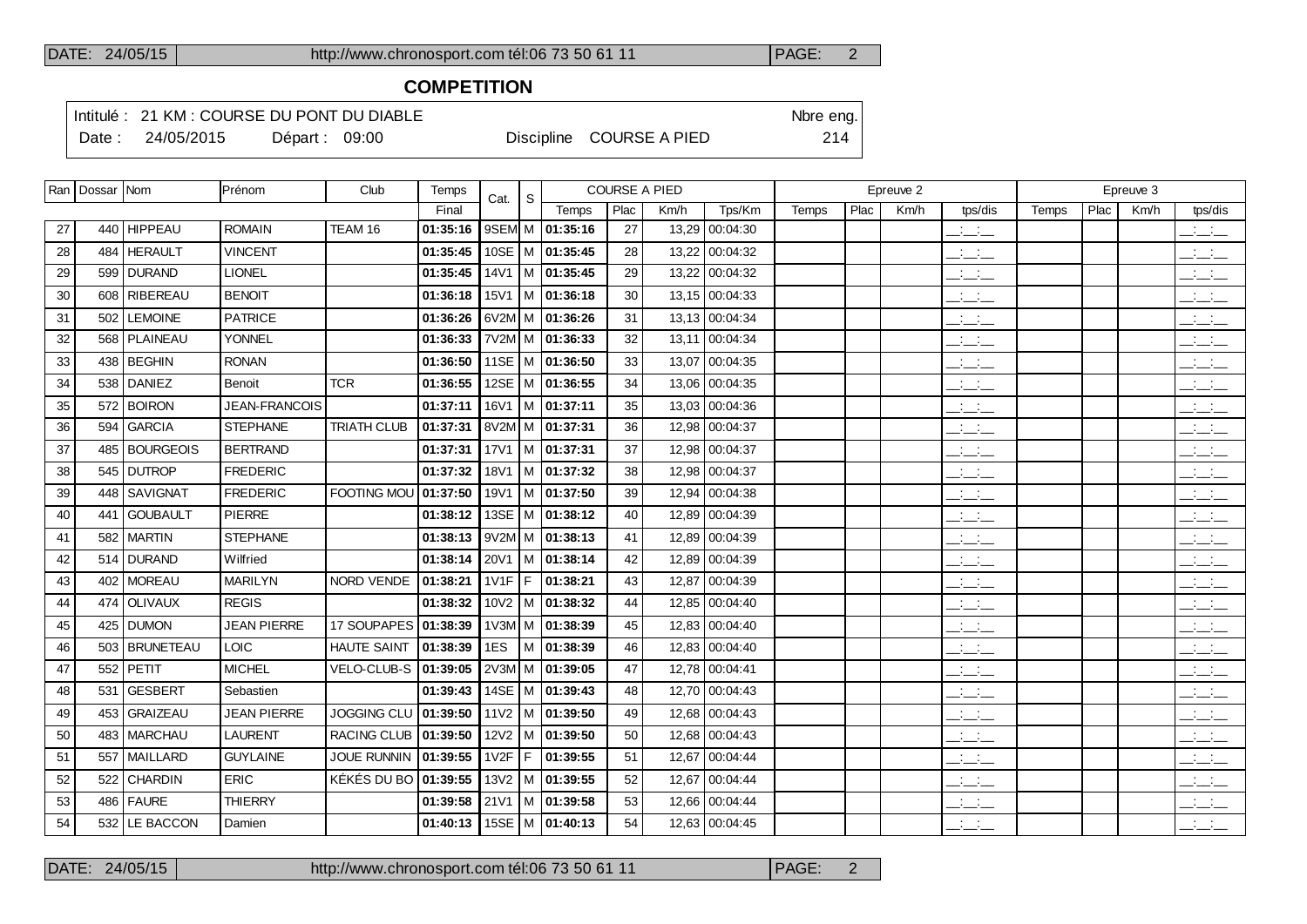## **COMPETITION**

Intitulé : 21 KM : COURSE DU PONT DU DIABLE Note that the state of the SN of the eng.

Date : 24/05/2015 Départ : 09:00 Discipline COURSE A PIED 214

|    | Ran   Dossar   Nom |                  | Prénom              | Club                 | Temps    | Cat. | S |                             | <b>COURSE A PIED</b> |      |                |       |      | Epreuve 2 |                                 |       |      | Epreuve 3 |                                                   |
|----|--------------------|------------------|---------------------|----------------------|----------|------|---|-----------------------------|----------------------|------|----------------|-------|------|-----------|---------------------------------|-------|------|-----------|---------------------------------------------------|
|    |                    |                  |                     |                      | Final    |      |   | Temps                       | Plac                 | Km/h | Tps/Km         | Temps | Plac | Km/h      | tps/dis                         | Temps | Plac | Km/h      | tps/dis                                           |
| 55 |                    | 475 DANCHE       | <b>JEAN JACQUES</b> | <b>AC PONEMPU</b>    | 01:40:19 |      |   | 14V2   M   01:40:19         | 55                   |      | 12,62 00:04:45 |       |      |           | $\mathbb{R}$ and $\mathbb{R}$   |       |      |           | $\frac{1}{2}$ $\frac{1}{2}$ $\frac{1}{2}$         |
| 56 |                    | 435   BRUN       | <b>ALAIN</b>        |                      | 01:40:22 |      |   | $15\sqrt{2}$   M   01:40:22 | 56                   |      | 12,61 00:04:45 |       |      |           | $\mathcal{L} = \mathcal{L}$     |       |      |           | $ -$                                              |
| 57 |                    | 587   MORINAUD   | <b>PHILIPPE</b>     |                      | 01:40:29 |      |   | 16V2   M   01:40:29         | 57                   |      | 12,60 00:04:45 |       |      |           | $ -$                            |       |      |           | $ -$                                              |
| 58 |                    | 535 GARDRAT      | Lionel              | <b>TRIATH CLUB</b>   | 01:40:31 |      |   | 22V1   M   01:40:31         | 58                   |      | 12,59 00:04:45 |       |      |           | $\mathcal{L} = \mathcal{L}$     |       |      |           | للأسائل                                           |
| 59 |                    | 460   PALATINI   | <b>SAMUEL</b>       | <b>MUTAVIE</b>       | 01:40:37 |      |   | 16SE   M   01:40:37         | 59                   |      | 12,58 00:04:46 |       |      |           | <b>Contract</b><br>$  -$        |       |      |           | $\mathbb{R}$ and $\mathbb{R}$                     |
| 60 |                    | $413$ DOLO       | <b>ALAIN</b>        | 17 SOUPAPES          | 01:40:41 |      |   | $23V1$   M   01:40:41       | 60                   |      | 12,57 00:04:46 |       |      |           | $\overline{\phantom{a}}$        |       |      |           | $\overline{\phantom{a}}$                          |
| 61 |                    | 564 FOUCHE       | <b>SIMON</b>        |                      | 01:41:03 |      |   | 17SE   M   01:41:03         | 61                   |      | 12,53 00:04:47 |       |      |           | $  -$                           |       |      |           | $\overline{\phantom{a}}$ $\overline{\phantom{a}}$ |
| 62 | 463                | <b>FORILLERE</b> | <b>LOUISE</b>       |                      | 01:41:25 |      |   | 2V1F   F   01:41:25         | 62                   |      | 12.48 00:04:48 |       |      |           | $ -$                            |       |      |           | $\frac{1}{2}$ and $\frac{1}{2}$                   |
| 63 | 489                | <b>TASCAET</b>   | <b>STEPHANE</b>     |                      | 01:41:25 |      |   | $17V2$ M $ 01:41:25$        | 63                   |      | 12,48 00:04:48 |       |      |           | $ -$                            |       |      |           | $\overline{\phantom{a}}$                          |
| 64 | 596                | <b>ROHART</b>    | <b>JEREMIE</b>      |                      | 01:41:37 |      |   | 18SE   M   01:41:37         | 64                   |      | 12,46 00:04:48 |       |      |           | <b>Contract</b><br>$  -$        |       |      |           | $\frac{1}{2}$                                     |
| 65 |                    | 411   MALLET     | <b>JEAN JACQUES</b> | 17 SOUPAPES 01:41:39 |          |      |   | 18V2   M   01:41:39         | 65                   |      | 12.45 00:04:49 |       |      |           | $\frac{1}{2}$ and $\frac{1}{2}$ |       |      |           | للأسائل                                           |
| 66 |                    | 466   THENAUD    | <b>THIERRY</b>      |                      | 01:42:00 |      |   | 24V1   M   01:42:00         | 66                   |      | 12,41 00:04:50 |       |      |           | $\overline{\phantom{a}}$        |       |      |           | $\overline{\phantom{a}}$                          |
| 67 |                    | 451 COUTHOUIS    | <b>HERVE</b>        | FOOTING MOU 01:42:04 |          |      |   | 19SE M 01:42:04             | 67                   |      | 12.40 00:04:50 |       |      |           | $\mathbb{Z}$ and $\mathbb{Z}$   |       |      |           | $\frac{1}{2}$ and $\frac{1}{2}$                   |
| 68 | 598                | <b>GACHET</b>    | <b>FLORIAN</b>      | ATHLETIC CL          | 01:42:32 |      |   | 25V1   M   01:42:32         | 68                   |      | 12,35 00:04:51 |       |      |           | $ -$                            |       |      |           | $ -$                                              |
| 69 |                    | 573 GOULARD      | <b>SABRINA</b>      | <b>TRIATH CLUB</b>   | 01:42:34 |      |   | 1SEF F 01:42:34             | 69                   |      | 12.34 00:04:51 |       |      |           | $  -$                           |       |      |           | للأسائل                                           |
| 70 |                    | 609 RIBAULT      | <b>OLIVIER</b>      |                      | 01:42:34 | 26V1 |   | M 01:42:34                  | 70                   |      | 12,34 00:04:51 |       |      |           | $\mathcal{L} = \mathcal{L}$     |       |      |           | للأسائل                                           |
| 71 |                    | 443 GIRARD       | <b>JOEL</b>         | FOOTING MOU 01:42:44 |          |      |   | 19V2   M $ 01:42:44$        | 71                   |      | 12,32 00:04:52 |       |      |           | <b>Contractor</b><br>$  -$      |       |      |           | <b>Contract Contract</b><br>$  -$                 |
| 72 |                    | 515 CARDINAUD    | Frederic            |                      | 01:42:47 |      |   | 20V2   M   01:42:47         | 72                   |      | 12,32 00:04:52 |       |      |           | $\mathcal{L} = \mathcal{L}$     |       |      |           | بالسائد                                           |
| 73 |                    | 472 DOME         | <b>YVES</b>         |                      | 01:42:59 |      |   | $21V2$ M 01:42:59           | 73                   |      | 12,29 00:04:52 |       |      |           | $\overline{\phantom{a}}$        |       |      |           | للأسائل                                           |
| 74 |                    | 611 MENOU        | <b>CHRISTOPHE</b>   |                      | 01:43:06 |      |   | 27V1   M   01:43:06         | 74                   |      | 12,28 00:04:53 |       |      |           | $ -$                            |       |      |           | للأسائل                                           |
| 75 | 462                | <b>SOLLIER</b>   | <b>FRANCOIS</b>     |                      | 01:43:08 |      |   | 20SE   M   01:43:08         | 75                   |      | 12,27 00:04:53 |       |      |           | <b>Service</b><br>$  -$         |       |      |           | <b>Contract</b><br>$  -$                          |
| 76 |                    | 465 ETIEN        | <b>PASCAL</b>       | SPIRIDON CR          | 01:43:14 |      |   | 28V1   M   01:43:14         | 76                   |      | 12,26 00:04:53 |       |      |           | $\overline{\phantom{a}}$        |       |      |           | $\overline{\phantom{a}}$                          |
| 77 |                    | $517$ GES        | Pierre              |                      | 01:43:33 |      |   | 21SE   M   01:43:33         | 77                   |      | 12,22 00:04:54 |       |      |           | للأسائل                         |       |      |           | $\overline{\phantom{a}}$                          |
| 78 | 479                | <b>CHABOT</b>    | <b>ALAIN</b>        |                      | 01:43:37 |      |   | $3V3M$ M $ 01:43:37$        | 78                   |      | 12,22 00:04:54 |       |      |           | $  -$                           |       |      |           | للأسائل                                           |
| 79 | 606                | <b>POINT</b>     | <b>CYRIL</b>        | <b>SC SURGERE</b>    | 01:44:21 |      |   | 29V1 M 01:44:21             | 79                   |      | 12,13 00:04:56 |       |      |           | <b>Contract</b><br>$  -$        |       |      |           | $\frac{1}{2}$                                     |
| 80 | 547                | LEROY            | CLAIRE-MARIE        |                      | 01:44:26 |      |   | 2V2F   F   01:44:26         | 80                   |      | 12,12 00:04:56 |       |      |           | $ -$                            |       |      |           | $ -$                                              |
| 81 |                    | 410   DELHOUMEAU | PHILIPPE            | 17 SOUPAPES          | 01:44:36 |      |   | 22V2   M   01:44:36         | 81                   |      | 12,10 00:04:57 |       |      |           | $\overline{\phantom{a}}$        |       |      |           | $\overline{\phantom{a}}$ $\overline{\phantom{a}}$ |
| 82 |                    | 525   DEVILLE    | <b>THIERRY</b>      |                      | 01:45:09 |      |   | 30V1   M   01:45:09         | 82                   |      | 12,04 00:04:59 |       |      |           | <b>Contract</b><br>---          |       |      |           | $ -$                                              |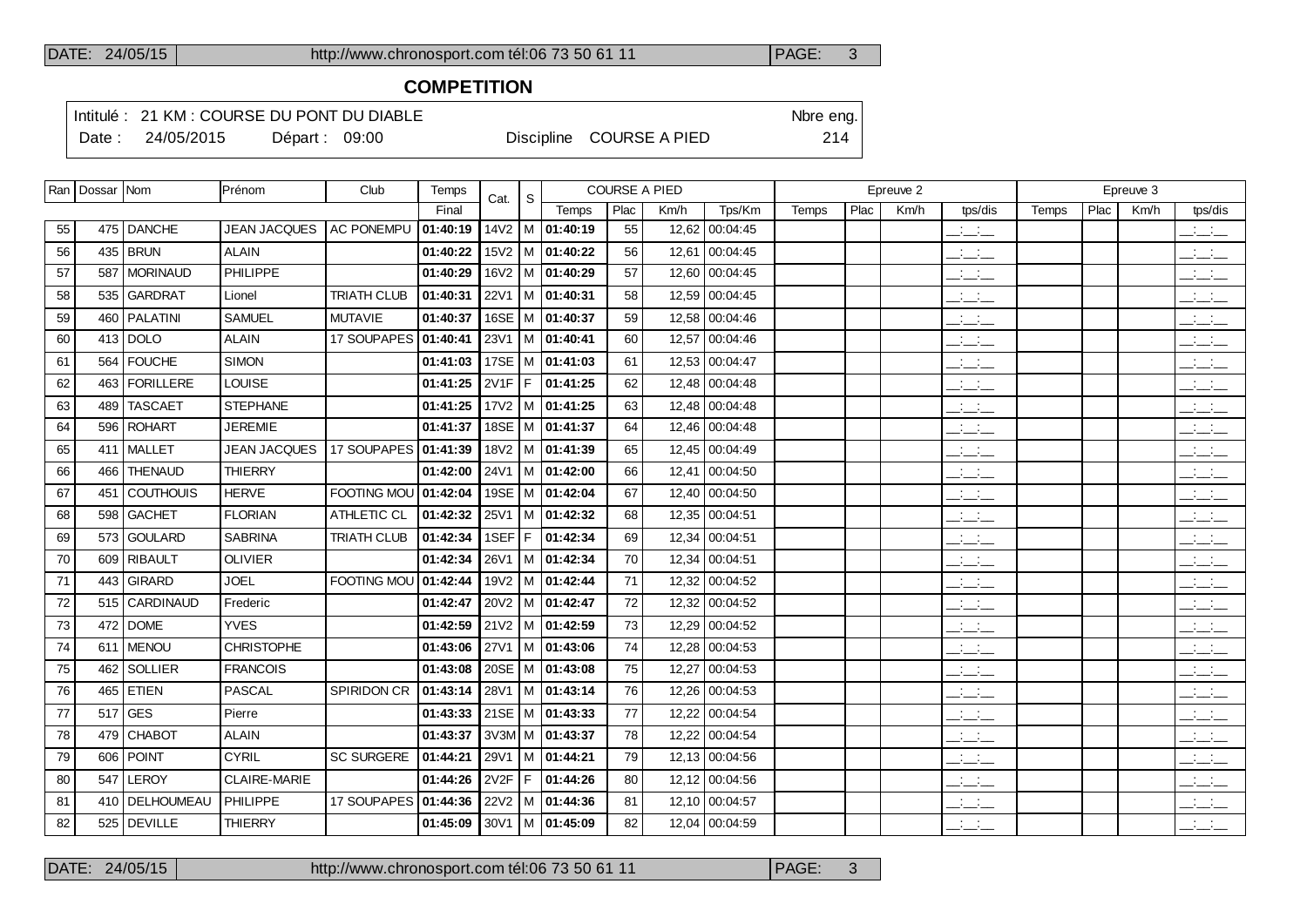## **COMPETITION**

Intitulé : 21 KM : COURSE DU PONT DU DIABLE Note that the state of the SN of the eng.

Date : 24/05/2015 Départ : 09:00 Discipline COURSE A PIED 214

|     | Ran   Dossar   Nom |                 | Prénom          | Club                 | Temps    | Cat.     | <sub>S</sub> |                                |      | <b>COURSE A PIED</b> |                |       |      | Epreuve 2 |                                   |       |      | Epreuve 3 |                                                   |
|-----|--------------------|-----------------|-----------------|----------------------|----------|----------|--------------|--------------------------------|------|----------------------|----------------|-------|------|-----------|-----------------------------------|-------|------|-----------|---------------------------------------------------|
|     |                    |                 |                 |                      | Final    |          |              | Temps                          | Plac | Km/h                 | Tps/Km         | Temps | Plac | Km/h      | tps/dis                           | Temps | Plac | Km/h      | tps/dis                                           |
| 83  |                    | 581   BOUET     | <b>STEPHANE</b> |                      | 01:45:33 |          |              | $31V1$   M   01:45:33          | 83   |                      | 11,99 00:05:00 |       |      |           | سأسأب                             |       |      |           | $\mathcal{L} = \mathcal{L}$                       |
| 84  |                    | 499 LAURENT     | <b>Nicolas</b>  | FREE RUNNE           | 01:46:01 |          |              | 22SE   M   01:46:01            | 84   |                      | 11,94 00:05:01 |       |      |           | $ -$                              |       |      |           | $\frac{1}{2}$                                     |
| 85  |                    | 458   PASTRE    | <b>FREDERIC</b> | COOP ATLANT 01:46:08 |          |          |              | $32V1$   M   01:46:08          | 85   |                      | 11,93 00:05:01 |       |      |           | سأسأب                             |       |      |           | $\frac{1}{2}$ and $\frac{1}{2}$                   |
| 86  |                    | 422 DEVIGE      | <b>FREDERIC</b> |                      | 01:46:27 |          |              | 23SE   M   01:46:27            | 86   |                      | 11,89 00:05:02 |       |      |           | $ -$                              |       |      |           | $\frac{1}{2}$ and $\frac{1}{2}$                   |
| 87  |                    | 584 ANDRIEUX    | <b>MICHEL</b>   | <b>TRIATHLON S</b>   | 01:46:47 |          |              | 4V3M M 01:46:47                | 87   |                      | 11,85 00:05:03 |       |      |           | $  -$                             |       |      |           | $\overline{\phantom{a}}$                          |
| 88  |                    | 534 ARANCIO     | ALEXANDRE       | <b>TRIATH CLUB</b>   | 01:47:17 |          |              | 24SE   M   01:47:17            | 88   |                      | 11,80 00:05:05 |       |      |           | $ -$                              |       |      |           | $ -$                                              |
| 89  |                    | 447 GUENON      | PHILIPPE        | FOOTING MOU          | 01:47:18 |          |              | $23V2$ M $ 01:47:18$           | 89   |                      | 11,80 00:05:05 |       |      |           | $\overline{\phantom{a}}$          |       |      |           | $\mathbb{R}$ and $\mathbb{R}$                     |
| 90  |                    | 429 HANNANE     | <b>STEPHANE</b> | CAP VEYRAC           | 01:47:45 |          |              | 24V2   M   01:47:45            | 90   |                      | 11,75 00:05:06 |       |      |           | $ -$                              |       |      |           | $\overline{\phantom{a}}$                          |
| 91  |                    | $461$ CIRET     | <b>BRUNO</b>    |                      | 01:47:46 |          |              | $33V1$ M $ 01:47:46$           | 91   |                      | 11,75 00:05:06 |       |      |           | $ -$                              |       |      |           | $\overline{\phantom{a}}$                          |
| 92  |                    | 589   PECHEVIS  | <b>ERIC</b>     |                      | 01:47:58 |          |              | 25V2   M   01:47:58            | 92   |                      | 11,73 00:05:07 |       |      |           | $\overline{\phantom{a}}$          |       |      |           | $\mathbb{R}$ and $\mathbb{R}$                     |
| 93  |                    | 526 BOIRON      | Sophie          |                      | 01:48:08 | $3V2F$ F |              | 01:48:08                       | 93   |                      | 11.71 00:05:07 |       |      |           | $ -$                              |       |      |           | $  -$                                             |
| 94  |                    | 569 POTTIER     | <b>CELINE</b>   | FURIEUX DE           | 01:48:10 | $3V1F$ F |              | 01:48:10                       | 94   |                      | 11,70 00:05:07 |       |      |           | $\overline{\phantom{a}}$          |       |      |           | $\overline{\phantom{a}}$                          |
| 95  |                    | 457 GESLAND     | <b>STEPHANE</b> | COOP ATLANT 01:48:13 |          |          |              | 34V1 M 01:48:13                | 95   |                      | 11.70 00:05:07 |       |      |           | <b>Contract Contract</b><br>$  -$ |       |      |           | $\overline{\phantom{a}}$                          |
| 96  |                    | 459 NOURAND     | <b>VINCENT</b>  | <b>COOP ATLANT</b>   | 01:48:14 |          |              | 25SE   M   01:48:14            | 96   |                      | 11.70 00:05:07 |       |      |           | $ -$                              |       |      |           | $ -$                                              |
| 97  |                    | 571 POTREL      | <b>LAETITIA</b> |                      | 01:48:21 | $4V1F$ F |              | 01:48:21                       | 97   |                      | 11.68 00:05:08 |       |      |           | $ -$                              |       |      |           | $\overline{\phantom{a}}$ $\overline{\phantom{a}}$ |
| 98  |                    | 523 MONTUSSAC   | <b>VIRGINIE</b> |                      | 01:49:00 | $5V1F$ F |              | 01:49:00                       | 98   |                      | 11,61 00:05:09 |       |      |           | $\frac{1}{2}$ and $\frac{1}{2}$   |       |      |           | $\overline{\phantom{a}}$                          |
| 99  |                    | 591   RIBRAULT  | <b>MICHEL</b>   |                      | 01:49:05 |          |              | 26V2   M   01:49:05            | 99   |                      | 11,61 00:05:10 |       |      |           | $\overline{\phantom{a}}$          |       |      |           | $\frac{1}{2}$ and $\frac{1}{2}$                   |
| 100 |                    | 426 THEILLET    | <b>CATHY</b>    | <b>CAP VEYRAC</b>    | 01:49:12 |          |              | $6V1F$ $F$ $101:49:12$         | 100  |                      | 11.59 00:05:10 |       |      |           | $\overline{\phantom{a}}$          |       |      |           | $\frac{1}{2}$ and $\frac{1}{2}$                   |
| 101 |                    | 428 LASCAUX     | <b>JEANNOT</b>  | CAP VEYRAC           | 01:49:19 |          |              | 27V2   M   01:49:19            | 101  |                      | 11,58 00:05:10 |       |      |           | $ -$                              |       |      |           | $\sim 10^{-10}$ km $^{-1}$<br>$  -$               |
| 102 |                    | 492 RICHARD     | <b>ERIC</b>     |                      | 01:49:44 |          |              | 35V1   M   01:49:44            | 102  |                      | 11,54 00:05:12 |       |      |           | $ -$                              |       |      |           | $\mathbb{Z}$ and $\mathbb{Z}$                     |
| 103 |                    | 612 MIGNOQUET   | <b>CELINE</b>   |                      | 01:49:45 | 7V1F     | IF.          | 01:49:45                       | 103  |                      | 11,53 00:05:12 |       |      |           | <b>Service</b><br>$  -$           |       |      |           | <b>Contract</b><br>$  -$                          |
| 104 |                    | 595   DENIBAUD  | <b>EXAVIER</b>  |                      | 01:49:50 |          |              | 36V1   M   01:49:50            | 104  |                      | 11,53 00:05:12 |       |      |           | $ -$                              |       |      |           | $\mathbb{Z}$ and $\mathbb{Z}$                     |
| 105 |                    | 442 DAVID       | JEAN-YVES       | <b>FOOTING MOU</b>   | 01:50:03 |          |              | $28V2$   M   01:50:03          | 105  |                      | 11,50 00:05:12 |       |      |           | سأسأب                             |       |      |           | $\frac{1}{2}$ $\frac{1}{2}$ $\frac{1}{2}$         |
| 106 | 560                | VRIGNON         | <b>NATHALIE</b> | <b>VIVAFORM</b>      | 01:50:30 | 8V1F     |              | F 01:50:30                     | 106  |                      | 11,46 00:05:14 |       |      |           | $\mathbb{R}$ and $\mathbb{R}$     |       |      |           | $\frac{1}{2}$                                     |
| 107 |                    | 408 DEMPURE     | <b>DAVID</b>    |                      | 01:50:30 |          |              | 37V1   M   01:50:30            | 107  |                      | 11,46 00:05:14 |       |      |           | $ -$                              |       |      |           | $\frac{1}{2}$                                     |
| 108 |                    | $585$ CATEL     | <b>CYRIL</b>    |                      | 01:50:34 |          |              | 38V1   M   01:50:34            | 108  |                      | 11,45 00:05:14 |       |      |           | $\overline{\phantom{a}}$          |       |      |           | $\overline{\phantom{a}}$                          |
| 109 |                    | 586   MARCONNET | <b>CEDRIC</b>   |                      | 01:50:38 |          |              | 26SE   M   01:50:38            | 109  |                      | 11,44 00:05:14 |       |      |           | $ -$                              |       |      |           | $\frac{1}{2}$ and $\frac{1}{2}$                   |
| 110 |                    | $555$ PETIT     | <b>MARC</b>     |                      |          |          |              | 01:50:52   5V3M   M   01:50:52 | 110  |                      | 11,42 00:05:15 |       |      |           | $\overline{\phantom{a}}$          |       |      |           | $\frac{1}{2}$                                     |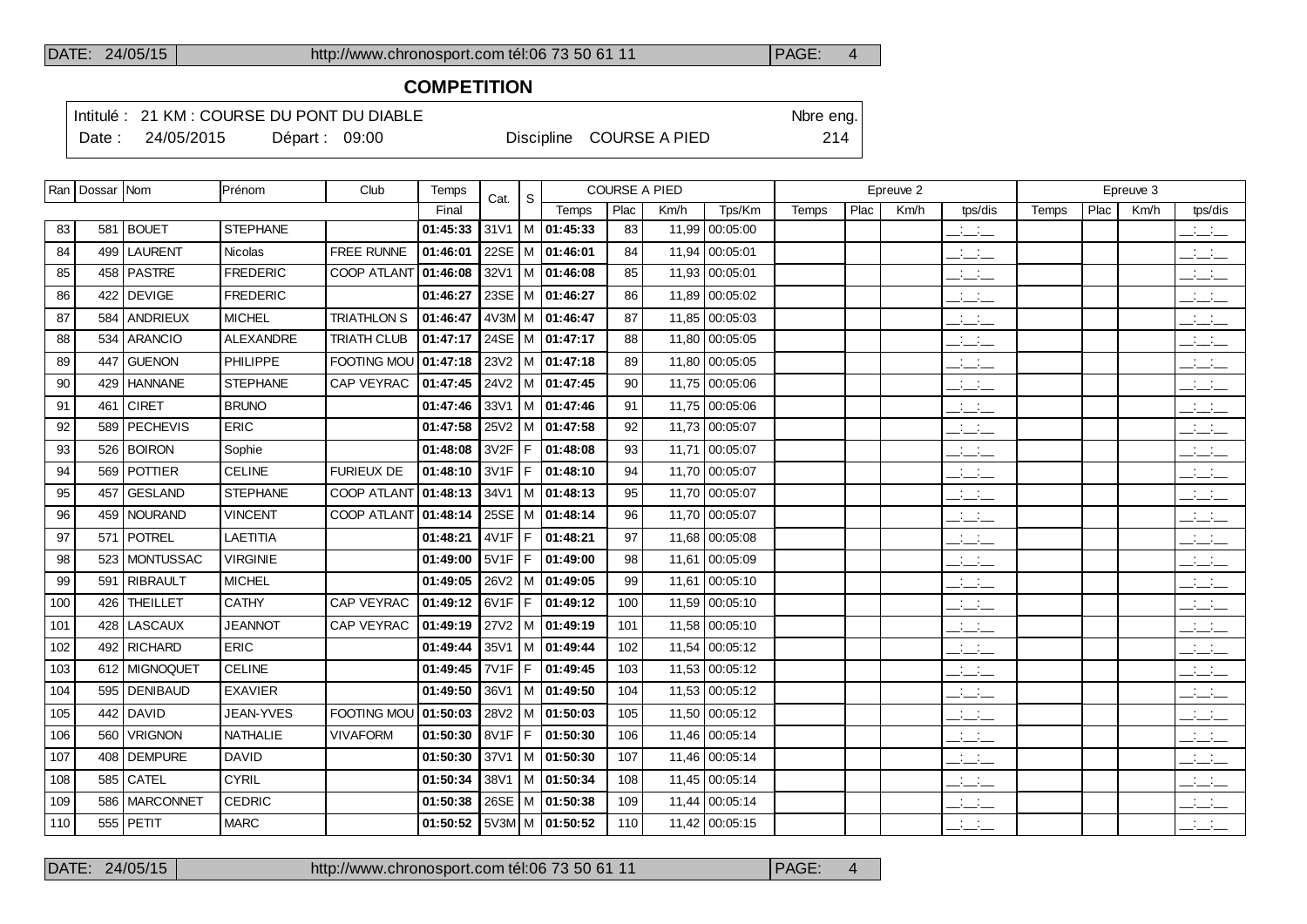## **COMPETITION**

Intitulé : 21 KM : COURSE DU PONT DU DIABLE Note that the state of the SN of the eng.

Date : 24/05/2015 Départ : 09:00 Discipline COURSE A PIED 214

|     | Ran   Dossar   Nom |                    | Prénom             | Club                   | Temps    | Cat.   | <sub>S</sub> |                             | <b>COURSE A PIED</b> |       |                |       |      | Epreuve 2 |                                 |       |      | Epreuve 3 |                                                       |
|-----|--------------------|--------------------|--------------------|------------------------|----------|--------|--------------|-----------------------------|----------------------|-------|----------------|-------|------|-----------|---------------------------------|-------|------|-----------|-------------------------------------------------------|
|     |                    |                    |                    |                        | Final    |        |              | Temps                       | Plac                 | Km/h  | Tps/Km         | Temps | Plac | Km/h      | tps/dis                         | Temps | Plac | Km/h      | tps/dis                                               |
| 111 |                    | 549 ANCELLIN       | <b>BERTRAND</b>    |                        | 01:51:13 | 39V1   |              | M 01:51:13                  | 111                  |       | 11,38 00:05:16 |       |      |           | $\frac{1}{2}$ and $\frac{1}{2}$ |       |      |           | $\frac{1}{2}$ $\frac{1}{2}$ $\frac{1}{2}$             |
| 112 | 436                | GUILLOT            | <b>MIREILLLE</b>   |                        | 01:51:23 | 9V1F   | l F.         | 01:51:23                    | 112                  |       | 11,37 00:05:16 |       |      |           | للمناصب                         |       |      |           | $\overline{\phantom{a}}$ and $\overline{\phantom{a}}$ |
| 113 | 437                | <b>DILLOT</b>      | <b>THIERRY</b>     |                        | 01:51:23 | 40V1   |              | M 01:51:23                  | 113                  |       | 11,37 00:05:16 |       |      |           | $\mathbb{Z}$ and $\mathbb{Z}$   |       |      |           | $\overline{\phantom{a}}$                              |
| 114 | 576                | LARUE              | <b>JOEL</b>        |                        | 01:51:30 |        |              | 29V2   M   01:51:30         | 114                  |       | 11,35 00:05:17 |       |      |           | $\frac{1}{2}$ and $\frac{1}{2}$ |       |      |           | $\overline{\phantom{a}}$                              |
| 115 | 496                | <b>DRUGEON</b>     | <b>JANY PIERRE</b> | <b>GASA ST AGN</b>     | 01:51:32 |        |              | $6V3M/M$ 01:51:32           | 115                  |       | 11,35 00:05:17 |       |      |           | $\frac{1}{2}$ and $\frac{1}{2}$ |       |      |           | $\overline{\phantom{a}}$                              |
| 116 | 520                | <b>CAPRAIS</b>     | <b>GAELLE</b>      |                        | 01:51:32 | 2SEF F |              | 01:51:32                    | 116                  |       | 11,35 00:05:17 |       |      |           | $\frac{1}{2}$ and $\frac{1}{2}$ |       |      |           | للأسائب                                               |
| 117 | 445                | <b>GIRARD</b>      | <b>JAMY</b>        | <b>FOOTING MOU</b>     | 01:51:47 |        |              | $30V2$ M $\vert$ 01:51:47   | 117                  |       | 11,32 00:05:17 |       |      |           | $\frac{1}{2}$                   |       |      |           | $\overline{\phantom{a}}$                              |
| 118 | 614                | PENAVAYRT          | J LUC              |                        | 01:51:57 |        |              | 7V3M M 01:51:57             | 118                  | 11,31 | 00:05:18       |       |      |           | للمناصب                         |       |      |           | $\overline{\phantom{a}}$                              |
| 119 | 593                | <b>GLORY</b>       | <b>OLIVIER</b>     |                        | 01:51:59 |        |              | 27SE   M   01:51:59         | 119                  |       | 11,31 00:05:18 |       |      |           | $\frac{1}{2}$ and $\frac{1}{2}$ |       |      |           | $\overline{\phantom{a}}$                              |
| 120 | 550                | <b>SKOP</b>        | <b>JEREMY</b>      |                        | 01:52:09 | 2ES    |              | M 01:52:09                  | 120                  |       | 11,29 00:05:18 |       |      |           | $\overline{\phantom{a}}$        |       |      |           | $\overline{\phantom{a}}$                              |
| 121 | 537                | <b>AKA</b>         | Augustin           |                        | 01:52:11 |        |              | 28SE M 01:52:11             | 121                  |       | 11,28 00:05:19 |       |      |           | $\frac{1}{2}$ and $\frac{1}{2}$ |       |      |           | $\overline{\phantom{a}}$                              |
| 122 | 456                | <b>HEBRARD</b>     | <b>ALAIN</b>       | FEP SAINT AG           | 01:52:33 |        |              | 8V3M M $ 01:52:33$          | 122                  |       | 11,25 00:05:20 |       |      |           | $\overline{\phantom{a}}$        |       |      |           | $  -$                                                 |
| 123 | 414                | <b>ROCHEREAU</b>   | ERIC               | 17 SOUPAPES   01:52:44 |          |        |              | 41V1   M   01:52:44         | 123                  |       | 11,23 00:05:20 |       |      |           | $ -$                            |       |      |           | $\overline{\phantom{a}}$                              |
| 124 | 406                | <b>VINCENT</b>     | <b>MICKAEL</b>     | <b>TOS TRIATHL</b>     | 01:52:48 |        |              | 29SE   M   01:52:48         | 124                  |       | 11,22 00:05:20 |       |      |           | $\overline{\phantom{a}}$        |       |      |           | $  -$                                                 |
| 125 | 427                | <b>GROUSSEAU</b>   | <b>STEPHANE</b>    |                        | 01:53:04 |        |              | 30SE   M   01:53:04         | 125                  |       | 11,20 00:05:21 |       |      |           | $ -$                            |       |      |           | $\frac{1}{2}$ $\frac{1}{2}$ $\frac{1}{2}$             |
| 126 |                    | 542 NOURMAMODE     | RAZID              |                        | 01:53:07 |        |              | 31SE   M   01:53:07         | 126                  |       | 11,19 00:05:21 |       |      |           | $ -$                            |       |      |           | $\overline{\phantom{a}}$ and $\overline{\phantom{a}}$ |
| 127 |                    | 536 DELESQUE       | Frederic           |                        | 01:53:24 |        |              | $31V2$ M 01:53:24           | 127                  |       | 11,16 00:05:22 |       |      |           | $ -$                            |       |      |           | $ -$                                                  |
| 128 |                    | 506   DELORT       | Frédéric           |                        | 01:53:27 | 42V1   |              | M 01:53:27                  | 128                  |       | 11,16 00:05:22 |       |      |           | $\mathbb{Z}$ and $\mathbb{Z}$   |       |      |           | $\overline{\phantom{a}}$                              |
| 129 | 597                | <b>CELLIER</b>     | <b>OLIVIER</b>     | <b>ENDURANCE</b>       | 01:53:31 | 43V1   |              | M 01:53:31                  | 129                  |       | 11,15 00:05:22 |       |      |           | $\frac{1}{2}$ and $\frac{1}{2}$ |       |      |           | $\overline{\phantom{a}}$                              |
| 130 |                    | 480 GALLIENNE      | <b>PASCAL</b>      |                        | 01:53:40 |        |              | $9V3M/M$ 01:53:40           | 130                  |       | 11,14 00:05:23 |       |      |           | $\overline{\phantom{a}}$        |       |      |           | $\overline{\phantom{a}}$ $\overline{\phantom{a}}$     |
| 131 | 615                | <b>MARCHAND</b>    | <b>GREGOIRE</b>    |                        | 01:54:02 | 44V1   |              | $\vert$ M $\vert$ 01:54:02  | 131                  |       | 11,10 00:05:24 |       |      |           | $\frac{1}{2}$ and $\frac{1}{2}$ |       |      |           | $\overline{\phantom{a}}$ $\overline{\phantom{a}}$     |
| 132 | 541                | MARCHAND           | <b>LAURA</b>       |                        | 01:54:02 | 3SEF F |              | 01:54:02                    | 132                  |       | 11,10 00:05:24 |       |      |           | $\mathbb{Z}$ and $\mathbb{Z}$   |       |      |           | بالبائب                                               |
| 133 | 403                | <b>PASQUIER</b>    | <b>CYRIL</b>       |                        | 01:54:12 | 45V1   |              | M 01:54:12                  | 133                  |       | 11.09 00:05:24 |       |      |           | $\frac{1}{2}$ and $\frac{1}{2}$ |       |      |           | $\overline{\phantom{a}}$ $\overline{\phantom{a}}$     |
| 134 | 574                | <b>JAMARD</b>      | <b>GWENAEL</b>     |                        | 01:54:20 |        |              | 32SE   M   01:54:20         | 134                  |       | 11,07 00:05:25 |       |      |           | $\frac{1}{2}$ and $\frac{1}{2}$ |       |      |           | بالبياني                                              |
| 135 | 464                | PRINCEAU           | <b>CHRISTIAN</b>   |                        | 01:54:29 |        |              | $10\sqrt{3}$   M   01:54:29 | 135                  |       | 11,06 00:05:25 |       |      |           | $\frac{1}{2}$ and $\frac{1}{2}$ |       |      |           | $\overline{\phantom{a}}$                              |
| 136 | 491                | <b>HAYES</b>       | <b>CHRISTELLE</b>  |                        | 01:54:31 | 4SEF F |              | 01:54:31                    | 136                  |       | 11,06 00:05:25 |       |      |           | $\frac{1}{2}$ and $\frac{1}{2}$ |       |      |           | $\overline{\phantom{a}}$                              |
| 137 | 490                | <b>RAMOS BANDA</b> | <b>JOSE ANGEL</b>  |                        | 01:54:31 |        |              | 33SE   M   01:54:31         | 137                  |       | 11,05 00:05:25 |       |      |           | $ -$                            |       |      |           | $\overline{\phantom{a}}$ and $\overline{\phantom{a}}$ |
| 138 |                    | 470 MURILLO        | <b>JULIEN</b>      |                        | 01:54:31 |        |              | 46V1   M   01:54:31         | 138                  |       | 11,05 00:05:25 |       |      |           | $\frac{1}{2}$ and $\frac{1}{2}$ |       |      |           | $  -$                                                 |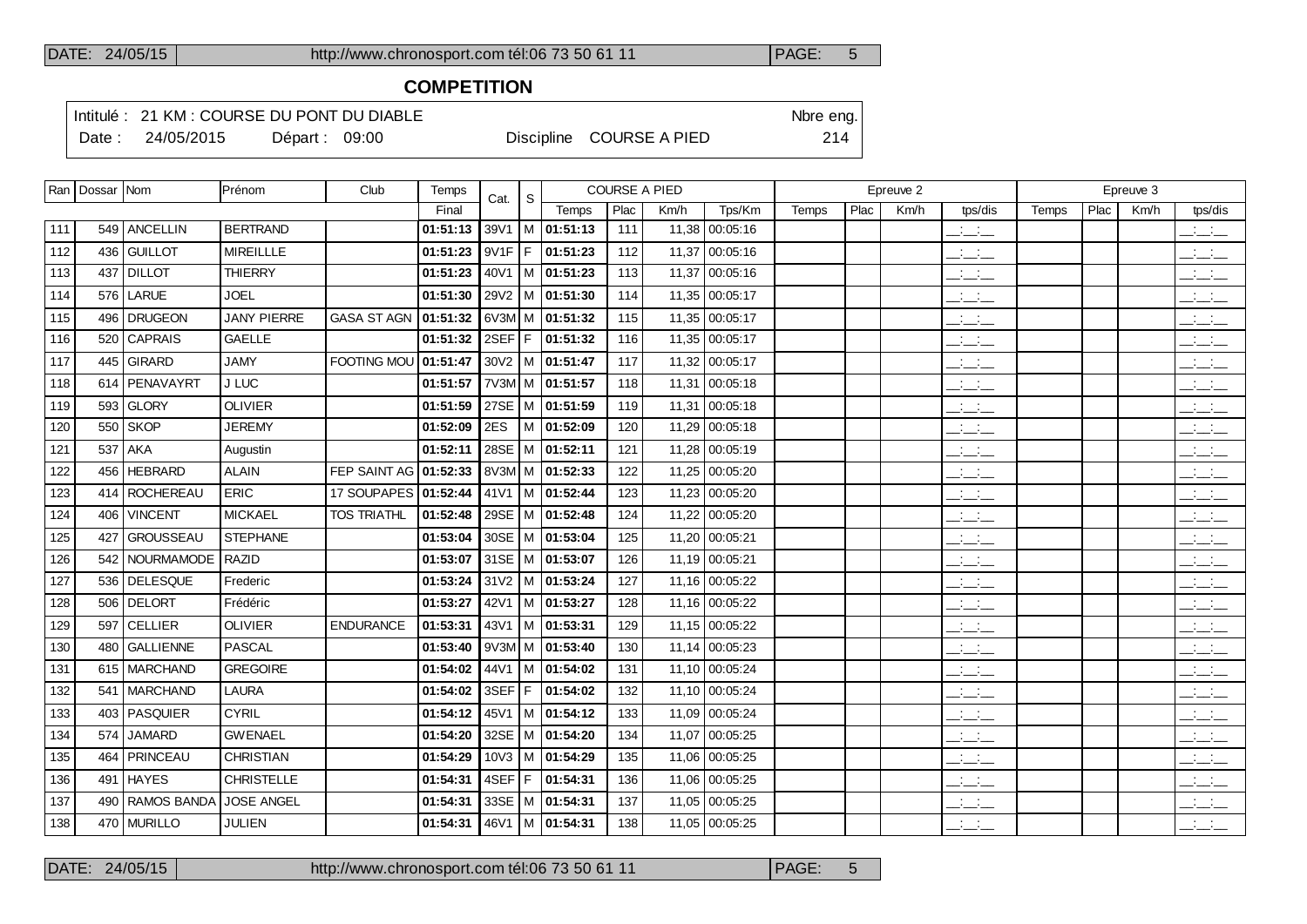## **COMPETITION**

Intitulé : 21 KM : COURSE DU PONT DU DIABLE Note that the state of the SN of the eng.

Date : 24/05/2015 Départ : 09:00 Discipline COURSE A PIED 214

|     | Ran   Dossar   Nom |                 | Prénom            | Club                | Temps    | Cat.        | -S   |                             |      | <b>COURSE A PIED</b> |                |       |      | Epreuve 2 |                                 |       |      | Epreuve 3 |                                                   |
|-----|--------------------|-----------------|-------------------|---------------------|----------|-------------|------|-----------------------------|------|----------------------|----------------|-------|------|-----------|---------------------------------|-------|------|-----------|---------------------------------------------------|
|     |                    |                 |                   |                     | Final    |             |      | Temps                       | Plac | Km/h                 | Tps/Km         | Temps | Plac | Km/h      | tps/dis                         | Temps | Plac | Km/h      | tps/dis                                           |
| 139 |                    | 605 GOURSAUD    | <b>BRUNO</b>      |                     | 01:54:44 |             |      | 32V2   M   01:54:44         | 139  |                      | 11,03 00:05:26 |       |      |           | $\frac{1}{2}$ and $\frac{1}{2}$ |       |      |           | $\frac{1}{2}$ and $\frac{1}{2}$                   |
| 140 |                    | 498   BOUCHET   | Frederic          |                     | 01:54:55 |             |      | 47V1 M 01:54:55             | 140  |                      | 11.02 00:05:26 |       |      |           | $\frac{1}{2}$ and $\frac{1}{2}$ |       |      |           | $  -$                                             |
| 141 |                    | 409 DURAND      | <b>DOMINIQUE</b>  | 17 SOUPAPES         | 01:54:55 |             |      | $11\sqrt{3}$   M   01:54:55 | 141  |                      | 11,02 00:05:26 |       |      |           | $\frac{1}{2}$ and $\frac{1}{2}$ |       |      |           | $ -$                                              |
| 142 | 580                | <b>MASSE</b>    | <b>YOHANN</b>     | <b>TROT EN CLAI</b> | 01:54:55 |             |      | 34SE   M   01:54:55         | 142  |                      | 11,02 00:05:26 |       |      |           | $ -$                            |       |      |           | $\frac{1}{2}$ $\frac{1}{2}$ $\frac{1}{2}$         |
| 143 |                    | 476 DUMAS       | <b>NADINE</b>     |                     | 01:55:23 | 10V1        | l F. | 01:55:23                    | 143  |                      | 10,97 00:05:28 |       |      |           | $\mathbb{Z}$ and $\mathbb{Z}$   |       |      |           | $\overline{\phantom{a}}$                          |
| 144 | 449                | LARGEAU         | <b>ANTHONY</b>    | <b>FOOTING MOU</b>  | 01:55:38 | 48V1        |      | M 01:55:38                  | 144  |                      | 10,95 00:05:28 |       |      |           | $\frac{1}{2}$ and $\frac{1}{2}$ |       |      |           | $ -$                                              |
| 145 |                    | 511   DELAVEAU  | Bernard           | USAC ANGER          | 01:56:07 |             |      | $33V2$   M   01:56:07       | 145  |                      | 10,90 00:05:30 |       |      |           | للأساس                          |       |      |           | <b>Contract</b><br>$  -$                          |
| 146 |                    | 603 GUILLEMETEA | CHRISTIAN         | FRAT ATHLE          | 01:56:28 | 34V2        |      | M 01:56:28                  | 146  |                      | 10,87 00:05:31 |       |      |           | للأساس                          |       |      |           | $\overline{\phantom{a}}$                          |
| 147 |                    | 405   LASCOUX   | <b>JEAN MARC</b>  |                     | 01:56:28 | 49V1        |      | M 01:56:28                  | 147  |                      | 10,87 00:05:31 |       |      |           | $  -$                           |       |      |           | $  -$                                             |
| 148 |                    | 509 PENOT       | Claude            |                     | 01:57:41 | 50V1        |      | M 01:57:41                  | 148  |                      | 10,76 00:05:34 |       |      |           | $\overline{\phantom{a}}$        |       |      |           | <b>Contract Contract</b><br>$  -$                 |
| 149 |                    | $473$ ROUX      | <b>CORINNE</b>    |                     | 01:57:43 | <b>11V1</b> | F.   | 01:57:43                    | 149  |                      | 10.75 00:05:34 |       |      |           | $\frac{1}{2}$ and $\frac{1}{2}$ |       |      |           | $\frac{1}{2}$ $\frac{1}{2}$ $\frac{1}{2}$         |
| 150 |                    | 518 CLAUDE      | Yann              |                     | 01:58:02 | 35SE        |      | M 01:58:02                  | 150  |                      | 10,73 00:05:35 |       |      |           | $ -$                            |       |      |           | $\overline{\phantom{a}}$                          |
| 151 |                    | 575 BISSON      | <b>VALERY</b>     |                     | 01:58:08 | 4V2F        | l F. | 01:58:08                    | 151  |                      | 10.72 00:05:35 |       |      |           | $\frac{1}{2}$ and $\frac{1}{2}$ |       |      |           | $\overline{\phantom{a}}$                          |
| 152 |                    | 548   PLASSARD  | <b>CHRISTOPHE</b> |                     | 01:58:14 | 51V1        |      | M 01:58:14                  | 152  | 10.71                | 00:05:36       |       |      |           | $\mathbb{Z}$ and $\mathbb{Z}$   |       |      |           | $\mathbb{Z}$ and $\mathbb{Z}$                     |
| 153 |                    | 424 SANCHEZ     | <b>NATHALIE</b>   | <b>CAP VEYRAC</b>   | 01:58:28 | <b>12V1</b> | F    | 01:58:28                    | 153  |                      | 10,69 00:05:36 |       |      |           | $\frac{1}{2}$ and $\frac{1}{2}$ |       |      |           | $  -$                                             |
| 154 | 607                | <b>DUTHEIL</b>  | <b>LUDOVIC</b>    |                     | 01:58:33 | 36SE        |      | M   01:58:33                | 154  |                      | 10,68 00:05:37 |       |      |           | $ -$                            |       |      |           | $\mathbb{Z}$ and $\mathbb{Z}$                     |
| 155 | 504                | PESNEAU         | Frédéric          |                     | 01:58:43 |             |      | 37SE   M   01:58:43         | 155  |                      | 10,66 00:05:37 |       |      |           | $\overline{\phantom{a}}$        |       |      |           | $\overline{\phantom{a}}$                          |
| 156 |                    | 602 SICAUD      | <b>MICHELE</b>    |                     | 01:58:53 | 5V2F        | F    | 01:58:53                    | 156  |                      | 10,65 00:05:38 |       |      |           | $ -$                            |       |      |           | $\frac{1}{2}$ $\frac{1}{2}$ $\frac{1}{2}$         |
| 157 | 431                | NIORT           | <b>CHRISTOPHE</b> |                     | 01:59:00 | 52V1        |      | M 01:59:00                  | 157  |                      | 10,64 00:05:38 |       |      |           | $\overline{\phantom{a}}$        |       |      |           | $\mathbb{R}$ and $\mathbb{R}$                     |
| 158 | 565                | <b>MILLIARD</b> | <b>CATHERINE</b>  |                     | 01:59:10 | 6V2F        | F    | 01:59:10                    | 158  |                      | 10,62 00:05:38 |       |      |           | للأساس                          |       |      |           | $\overline{\phantom{a}}$ $\overline{\phantom{a}}$ |
| 159 |                    | $417$ AYRE      | <b>HELENE</b>     |                     | 01:59:19 | 5SEF        | F    | 01:59:19                    | 159  |                      | 10,61 00:05:39 |       |      |           | $\frac{1}{2}$ and $\frac{1}{2}$ |       |      |           | $\frac{1}{2}$ $\frac{1}{2}$ $\frac{1}{2}$         |
| 160 |                    | 450 JUIN        | <b>DAVID</b>      | <b>FOOTING MOU</b>  | 01:59:36 |             |      | 53V1   M $ 01:59:36$        | 160  |                      | 10.58 00:05:40 |       |      |           | $ -$                            |       |      |           | $\overline{\phantom{a}}$                          |
| 161 |                    | 510 LEFEVRE     | David             |                     | 01:59:42 | 38SE        |      | M 01:59:42                  | 161  |                      | 10,58 00:05:40 |       |      |           | $  -$                           |       |      |           | $\frac{1}{2}$ and $\frac{1}{2}$                   |
| 162 | 567                | DAULNY          | <b>LAURENT</b>    |                     | 01:59:57 | 54V1        |      | M   01:59:57                | 162  |                      | 10,55 00:05:41 |       |      |           | $  -$                           |       |      |           | $\frac{1}{2}$ $\frac{1}{2}$ $\frac{1}{2}$         |
| 163 |                    | 578   LACROIX   | <b>GILLES</b>     | <b>FOULEE HURI</b>  | 02:00:02 | $35V2$ M    |      | 02:00:02                    | 163  |                      | 10,55 00:05:41 |       |      |           | $\frac{1}{2}$ and $\frac{1}{2}$ |       |      |           | $\overline{\phantom{a}}$                          |
| 164 |                    | 433   PINAULT   | SANDRINE          |                     | 02:00:06 | <b>13V1</b> | l F. | 02:00:06                    | 164  |                      | 10,54 00:05:41 |       |      |           | للمنافث                         |       |      |           | $ -$                                              |
| 165 | 432                | <b>THIERRY</b>  | <b>GAETAN</b>     |                     | 02:00:06 | 55V1        | l M  | 02:00:06                    | 165  | 10,54                | 00:05:41       |       |      |           | $ -$                            |       |      |           | $\frac{1}{2}$ and $\frac{1}{2}$                   |
| 166 |                    | 471   SCHILLING | <b>DAVID</b>      |                     | 02:01:07 |             |      | 39SE   M   02:01:07         | 166  |                      | 10,45 00:05:44 |       |      |           | <b>Contract</b><br>$  -$        |       |      |           | <b>Contract Contract</b><br>$  -$                 |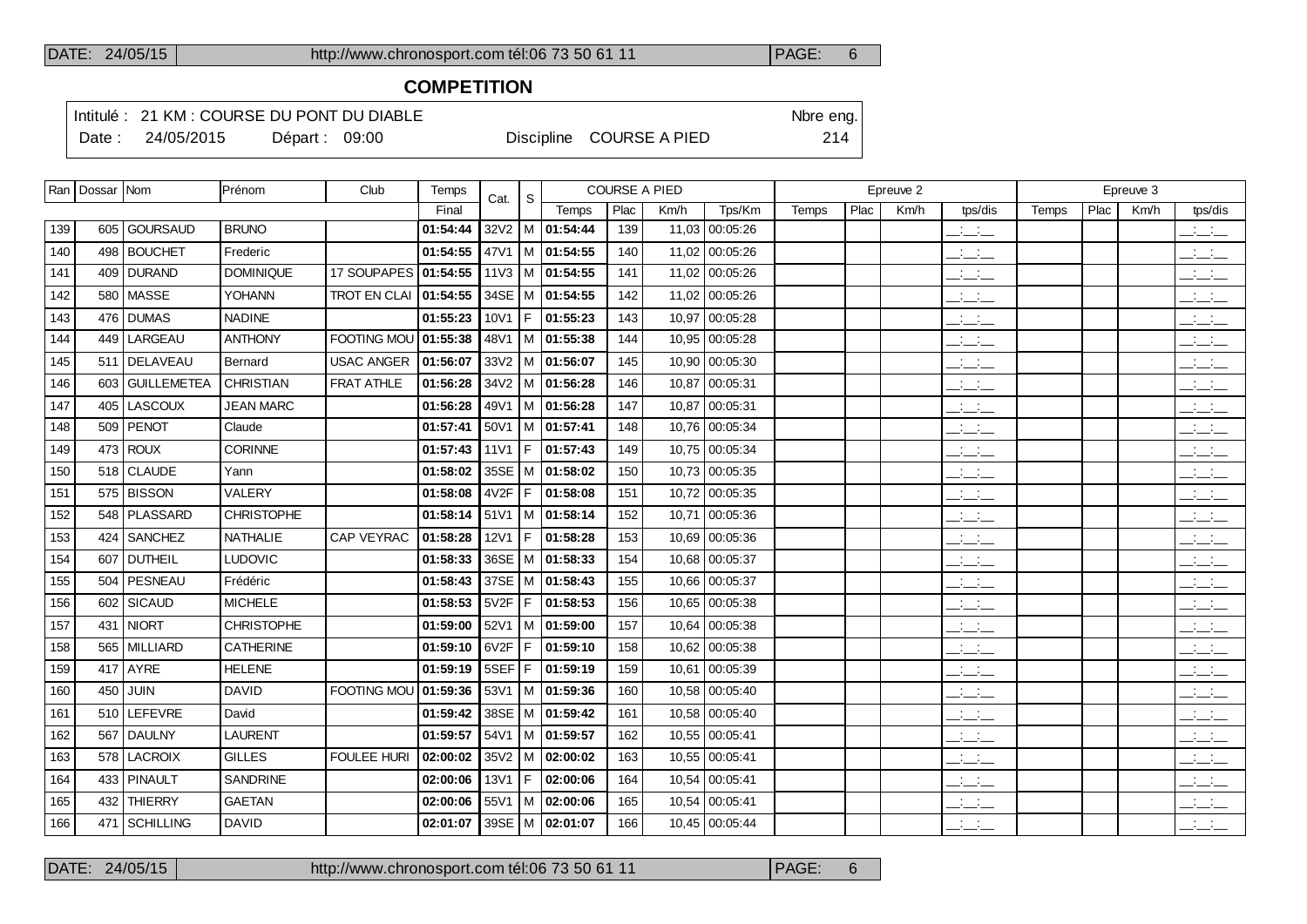#### **COMPETITION**

Intitulé : 21 KM : COURSE DU PONT DU DIABLE Note that the state of the SN of the eng.

Date : 24/05/2015 Départ : 09:00 Discipline COURSE A PIED 214

|     | Ran   Dossar   Nom |                    | Prénom              | Club               | Temps    | Cat.        | S   |                             | <b>COURSE A PIED</b> |      |                 |       |      | Epreuve 2 |                                 |       |      | Epreuve 3 |                                                       |
|-----|--------------------|--------------------|---------------------|--------------------|----------|-------------|-----|-----------------------------|----------------------|------|-----------------|-------|------|-----------|---------------------------------|-------|------|-----------|-------------------------------------------------------|
|     |                    |                    |                     |                    | Final    |             |     | Temps                       | Plac                 | Km/h | Tps/Km          | Temps | Plac | Km/h      | tps/dis                         | Temps | Plac | Km/h      | tps/dis                                               |
| 167 |                    | 528 POITEVIN       | Aurélie             |                    | 02:01:35 | 6SEF        | F   | 02:01:35                    | 167                  |      | 10,41 00:05:45  |       |      |           | للمنافث                         |       |      |           | $\overline{\phantom{a}}$                              |
| 168 |                    | 495   MOREAU       | PHILIPPE            |                    | 02:01:48 | 36V2        |     | M 02:01:48                  | 168                  |      | 10,39 00:05:46  |       |      |           | $\frac{1}{2}$                   |       |      |           | $\frac{1}{2}$                                         |
| 169 |                    | 467 GUYONNEAU      | <b>OLIVIER</b>      |                    | 02:01:51 | 56V1        |     | M   02:01:51                | 169                  |      | 10,39 00:05:46  |       |      |           | $\mathcal{L} = \mathcal{L}$     |       |      |           | $ -$                                                  |
| 170 |                    | 529   MARICAL      | Sarah               |                    | 02:02:10 | 14V1        | F   | 02:02:10                    | 170                  |      | 10,36 00:05:47  |       |      |           | $\overline{\phantom{a}}$        |       |      |           | للأسائب                                               |
| 171 |                    | 478   DROINEAU     | <b>ISABELLE</b>     |                    | 02:02:14 | 15V1        | F   | 02:02:14                    | 171                  |      | 10,36 00:05:47  |       |      |           | للأساس                          |       |      |           | $\overline{\phantom{a}}$                              |
| 172 |                    | 600 FAISAN         | <b>HERVE</b>        |                    | 02:03:20 | 40SE        | l M | 02:03:20                    | 172                  |      | 10,26 00:05:50  |       |      |           | $\overline{\phantom{a}}$        |       |      |           | <b>Contract</b><br>$  -$                              |
| 173 |                    | 512 RIGAUD         | Nathalie            |                    | 02:03:22 | 16V1        | F   | 02:03:22                    | 173                  |      | 10,26 00:05:50  |       |      |           | $\overline{a}$                  |       |      |           | $\overline{\phantom{a}}$                              |
| 174 |                    | 421   BOUQUET      | <b>JEAN JACQUES</b> |                    | 02:03:29 | 37V2        |     | M   02:03:29                | 174                  |      | 10,25 00:05:51  |       |      |           | $\overline{\phantom{a}}$        |       |      |           | $\overline{\phantom{a}}$                              |
| 175 |                    | 566 MILLIARD       | <b>ALAIN</b>        |                    | 02:04:11 |             |     | 12V3   M   02:04:11         | 175                  |      | 10,19 00:05:53  |       |      |           | $\mathbb{Z}$ and $\mathbb{Z}$   |       |      |           | $\overline{\phantom{a}}$                              |
| 176 |                    | 579 PEROTIN        | OPHELIE             |                    | 02:04:32 | 7SEF        | F   | 02:04:32                    | 176                  |      | 10,17 00:05:54  |       |      |           | سأساب                           |       |      |           | بالأسائب                                              |
| 177 | 540                | <b>COIC</b>        | Pascal              | <b>TRIATH'CLUB</b> | 02:05:01 |             |     | 38V2   M   02:05:01         | 177                  |      | 10,13 00:05:55  |       |      |           | $\frac{1}{2}$                   |       |      |           | $\overline{\phantom{a}}$                              |
| 178 | 488                | <b>EHRSAM</b>      | <b>PIERRE</b>       |                    | 02:05:01 |             |     | $13\sqrt{3}$   M   02:05:01 | 178                  |      | 10,13 00:05:55  |       |      |           | $ -$                            |       |      |           | $\overline{\phantom{a}}$                              |
| 179 |                    | 562 BILLIG         | <b>SERGE</b>        | <b>JOGGING CLU</b> | 02:05:06 | 39V2        |     | M 02:05:06                  | 179                  |      | 10,12 00:05:55  |       |      |           | سأساب                           |       |      |           | بالأسائب                                              |
| 180 |                    | 454   MEGNIEN      | <b>ALEXIS</b>       |                    | 02:05:16 |             |     | 57V1   M   02:05:16         | 180                  |      | 10.11 00:05:56  |       |      |           | للأسائد                         |       |      |           | $\overline{\phantom{a}}$ $\overline{\phantom{a}}$     |
| 181 | 401                | LAIRAUD            | NATHALIE            |                    | 02:05:29 | <b>17V1</b> | F   | 02:05:29                    | 181                  |      | 10.09 00:05:56  |       |      |           | $\mathcal{L} = \mathcal{L}$     |       |      |           | $\overline{\phantom{a}}$                              |
| 182 |                    | 501   MORIN        | Raynald             |                    | 02:06:03 | 58V1        |     | M 02:06:03                  | 182                  |      | 10,04 00:05:58  |       |      |           | $\overline{\phantom{a}}$        |       |      |           | $\overline{\phantom{a}}$ $\overline{\phantom{a}}$     |
| 183 | 404                | <b>LASCOUX</b>     | <b>KARINE</b>       |                    | 02:06:24 | <b>18V1</b> |     | 02:06:24                    | 183                  |      | 10,01 00:05:59  |       |      |           | $\overline{\phantom{a}}$        |       |      |           | $\overline{\phantom{a}}$                              |
| 184 |                    | 419   BERNARD      | <b>SEVERINE</b>     |                    | 02:06:24 | 19V1        | F   | 02:06:24                    | 184                  |      | 10,01 00:05:59  |       |      |           | $\overline{\phantom{a}}$        |       |      |           | $\overline{\phantom{a}}$ $\overline{\phantom{a}}$     |
| 185 |                    | 505 BOURLES        | Lyana               |                    | 02:08:21 | 8SEF        | F   | 02:08:21                    | 185                  |      | $9,86$ 00:06:05 |       |      |           | $\overline{\phantom{a}}$        |       |      |           | $\overline{\phantom{a}}$                              |
| 186 |                    | 610 BIGAUT         | <b>STEPHANE</b>     | <b>ACF ALSTOM</b>  | 02:09:17 | 59V1        |     | M   02:09:17                | 186                  |      | $9.79$ 00:06:07 |       |      |           | $\mathcal{L} = \mathcal{L}$     |       |      |           | $\overline{\phantom{a}}$ and $\overline{\phantom{a}}$ |
| 187 | 524                | <b>JEAN</b>        | Christine           |                    | 02:09:19 | 20V1        |     | 02:09:19                    | 187                  |      | $9,79$ 00:06:07 |       |      |           | $\overline{\phantom{a}}$        |       |      |           | $\overline{\phantom{a}}$                              |
| 188 | 494                | LHOMME KOZA LALICE |                     |                    | 02:09:50 | 1ES         | F   | 02:09:50                    | 188                  |      | $9,75$ 00:06:09 |       |      |           | $\overline{\phantom{a}}$        |       |      |           | $\overline{\phantom{a}}$ $\overline{\phantom{a}}$     |
| 189 |                    | 553 EMOULA         | <b>MOHAMED</b>      |                    | 02:10:33 | 14V3        | м   | 02:10:33                    | 189                  |      | $9,70$ 00:06:11 |       |      |           | $\overline{\phantom{a}}$        |       |      |           | $\frac{1}{2}$ and $\frac{1}{2}$                       |
| 190 | 577                | LACROIX            | <b>CHRISTIANE</b>   | FSGT03             | 02:10:52 | 7V2F        | F   | 02:10:52                    | 190                  |      | $9,67$ 00:06:12 |       |      |           | $\frac{1}{2}$ and $\frac{1}{2}$ |       |      |           | $\frac{1}{2}$ and $\frac{1}{2}$                       |
| 191 |                    | 543   MOREAU       | <b>PASCAL</b>       |                    | 02:11:13 | 40V2        |     | M   02:11:13                | 191                  |      | $9,65$ 00:06:13 |       |      |           | $\mathcal{L} = \mathcal{L}$     |       |      |           | $ -$                                                  |
| 192 |                    | 559   PRADIGNAC    | <b>NATHALIE</b>     |                    | 02:12:05 | 8V2F        | F   | 02:12:05                    | 192                  |      | $9,58$ 00:06:15 |       |      |           | <b>Contract</b><br>$  -$        |       |      |           | للأسائل                                               |
| 193 |                    | 590   MIGAUD       | <b>J PIERRE</b>     | <b>RAC</b>         | 02:12:22 |             |     | 1V4M M 02:12:22             | 193                  |      | $9,56$ 00:06:16 |       |      |           | $\overline{\phantom{a}}$        |       |      |           | <b>Contract Contract</b>                              |
| 194 |                    | 513 GONZALES       | Manuel              |                    | 02:14:59 |             |     | 60∨1   M <b>  02:14:59</b>  | 194                  |      | $9,38$ 00:06:23 |       |      |           | $ -$                            |       |      |           | للأسائل                                               |